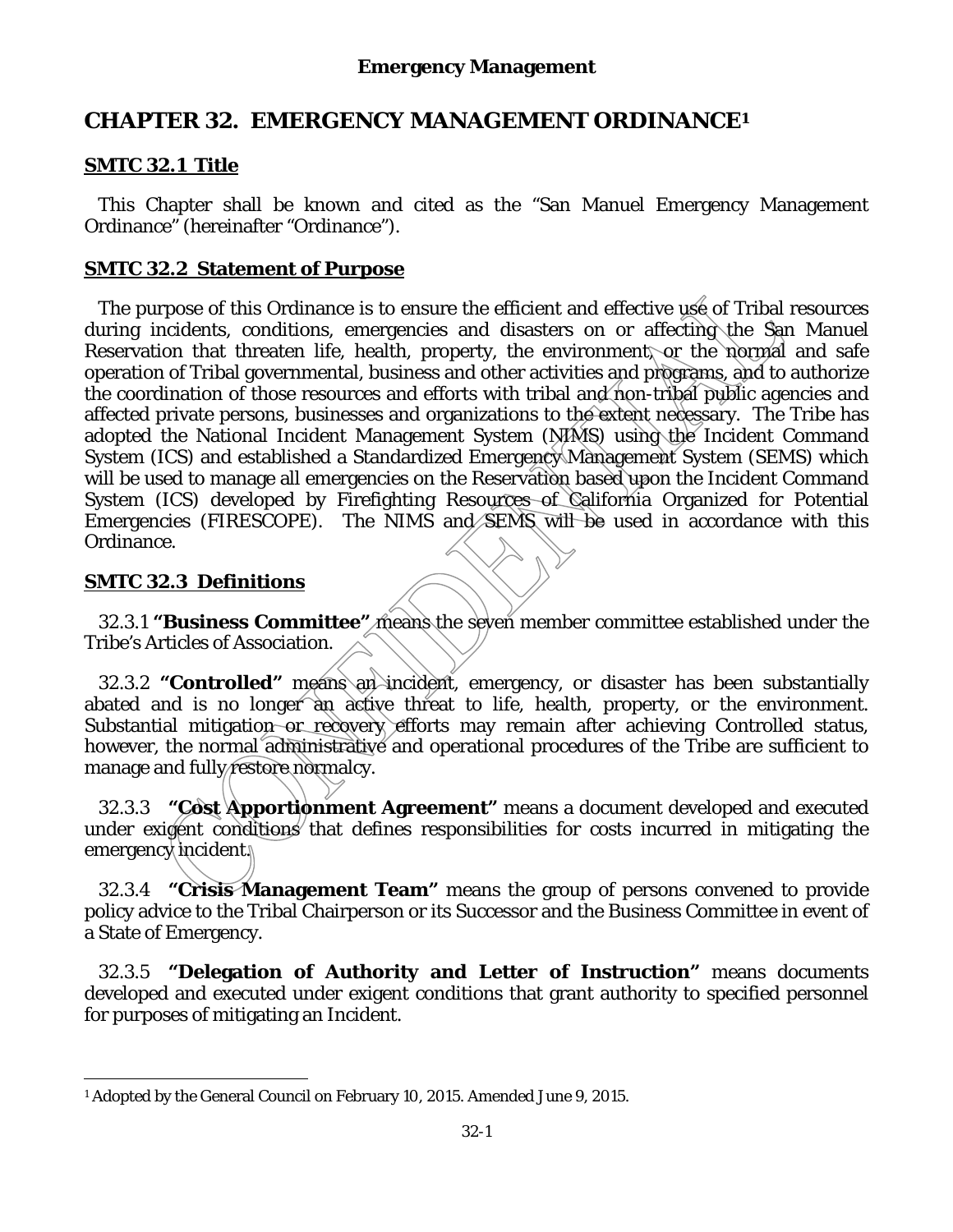32.3.6 **"Emergency Operations Plan" or "EOP"** means that certain emergency operations plan developed by the Tribes' TERC.

 32.3.7 **"Emergency Relief Activity"** means the response to an actual, impending, mock, or practice disaster or emergency.

 32.3.8 **"Emergency Relief Worker"** means a person who is authorized under this ordinance, or directed by a Business Committee member or their Successor or a Tribal Emergency Official to respond to an Emergency Relief Activity.

32.3.9 **"General Council"** means the governing body of the Tribe.

 32.3.10 **"Incident"** means an occurrence or event caused by human or natural phenomena that causes or has the potential to cause loss of life or damage to property or natural or cultural resources.

 32.3.11 **"Incident Commander"** means the individual emergency responder responsible for all aspects of an emergency response; including quickly developing Incident objectives, managing all Incident operations, application of resources as well as responsibility for all persons involved.

 32.3.12 **"Reservation"** means the federally designated trust lands of the San Manuel Band of Mission Indians.

 32.3.13 **"State of Emergency"** means the existence of conditions of peril to the safety of persons and property within the Reservation caused by such conditions as air pollution, fire, flood, storm, civil disturbances, hazardous materials release, epidemic, drought, sudden and severe energy shortage, plant  $\hat{\theta}$  animal infestations or disease, earthquake, or volcanic eruption, war-caused emergencies, acts of terrorism, acts of god, or other conditions which by reason of their magnitude are or are likely to be beyond the control of the services, personnel, equipment and facilities of the Tribe.

 32.3.14 **"Successor"** means a person who has assumed a position or been appointed to act in the inaccessibility of the Tribal Chairperson or a Business Committee member in accordance with section 32.9 of this Ordinance.

32.3.15 **"TERC"** means Tribal Emergency Response Commission.

32.3.16 **"TERT"** means Tribal Emergency Response Team.

 32.3.17 **"TERT Training"** means the TERT program administered by the San Manuel Fire Department using the Federal Emergency Management's Community Emergency Response Team training curriculum.

32.3.18 **"Tribal"** means of or belonging to the Tribe.

 32.3.19 **"Tribal Citizen"** means an enrolled member of the San Manuel Band of Mission Indians.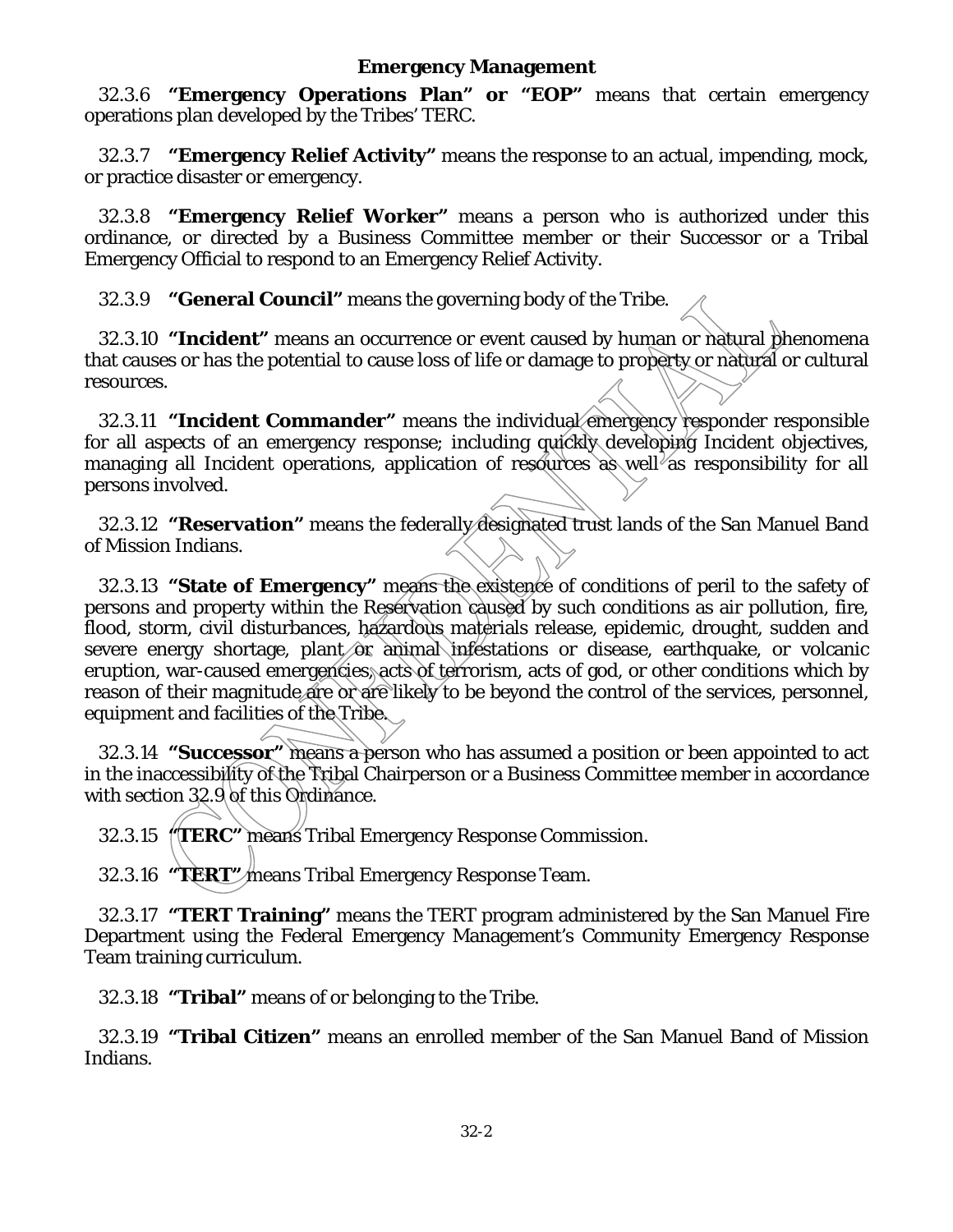32.3.20 **"Tribe"** means the San Manuel Band of Mission Indians, a federally recognized Indian tribe.

 32.3.21 **"Tribal Emergency Official"** means a Business Committee member or Successor, or an employee of the department of Fire, Public Safety, Public Works or Environmental Services.

 32.3.22 **"Unified Command"** means an agreement between multiple jurisdictions to perform as a consolidated command structure so as to better coordinate response and mitigation efforts.

 32.3.23 **"Volunteers"** means those individuals who are not employees of the Tribe or a Tribal entity and who do not request compensation for any assistance rendered during an Incident or State of Emergency.

## **SMTC 32.4 Tribal Emergency Response Commission (TERC)**

 32.4.1 **Formation**. The TERC was formed by a resolution dated June 11, 2002 in accordance with, and in fulfillment of requirements of Title III of the Superfund Amendments and Reauthorization Act (SARA), 42 U.S.C. §§ 1101-11050 to protect the lives, environment, cultural heritage, and property of the Tribe and to coordinate, enhance, and develop interdepartmental communications, resources, and expertise to plan for effective responses to any and all emergencies and disasters.

32.4.2 **Membership**. The General Council shall appoint members to the TERC by Tribal resolution, who shall serve at the pleasure of the General Council. The Committee shall consist of the following members:

a. Fire Chief;

b. Director of Public Safety;

c. Environmental Manager;

d. Safety and Loss Control Department Manager;

e. Public Works Division Manager;

f. at least one Tribal Citizen; and

g. any other Tribal Citizen, Tribal official or employee appointed at the discretion of the General Council.

 32.4.3 **Organization**. The TERC shall elect annually from its membership a Chairperson and Vice-Chairperson.

## 32.4.4 **Authorizations and Responsibilities**.

 a. The TERC shall be authorized to approve, revise and amend Tribal emergency planning documents relating to the continuation of Tribal business and government operations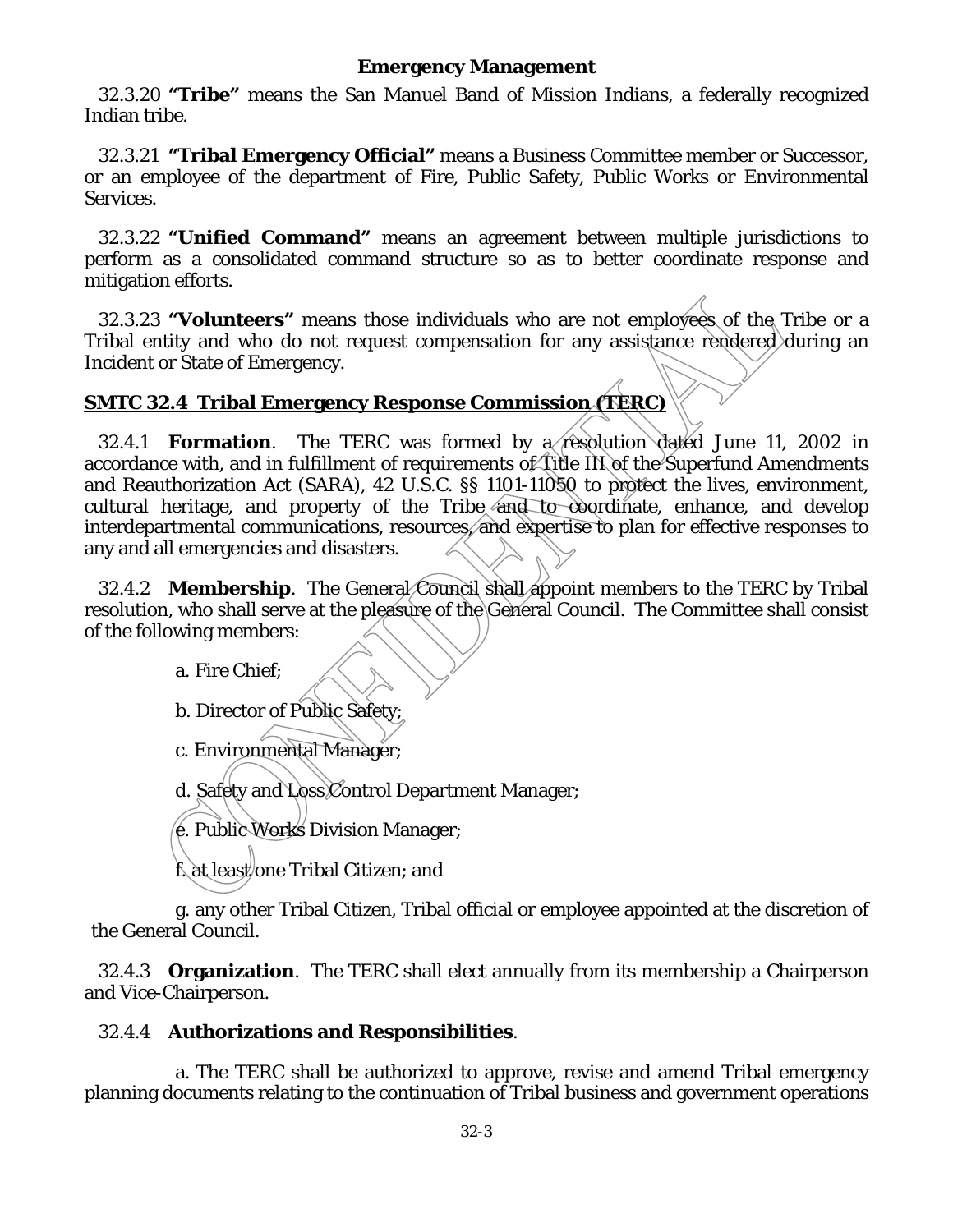in response to various threats to human life or property. Upon approval by the TERC, such plans shall be sent to the Business Committee or during a State of Emergency in the absence of a quorum of the Business Committee, the Tribal Chairperson or its Successor for approval and execution.

 b. The TERC shall develop and maintain a Crisis Management Team Plan, which details the membership of the Crisis Management Team, crisis communications, team assembly, and Crisis Management Team organization.

## **SMTC 32.5 Tribal Emergency Response Teams (TERT)**

 32.5.1 **Membership**. Membership in the Tribe's TERT(s) shall be open to Tribal Citizens, family members of Tribal Citizens, residents of the Reservation, Tribal employees, and Tribal authorized Volunteers.

a. Prospective members must enroll as TERT members through the Fire Department, and complete TERT Training prior to being accepted to the team and deploying to an Incident or State of Emergency.

b. TERC shall prescribe in the Tribe's written Emergency Operations Plan (EOP) the number of authorized TERT members.

32.5.2 **Activation**. A TERT or TERTs may be activated by the Fire Chief or an Incident Commander when needed to mitigate an Incident and will be under the management of the Fire Chief or Incident Commander that activated the TERT.

## **SMTC 32.6 Crisis Management Team**

 32.6.1 **Formation.** A Crisis Management Team shall be convened ad hoc during a State of Emergency and may be convened as needed during an Incident for purposes of providing policy guidance to the Tribal Emergency Officials managing the incident, Tribal leadership, the Tribal membership, and Tribal enterprises.

 32.6.2 **Membership**. The Crisis Management Team will consist of the Tribal Chairperson or its Successor and no less than five members chosen from the following:

a. Tribal Vice Chairperson or its Successor;

b. Business Committee Members or their Successors;

- c. Chief Executive Officer;
- d. Gaming Commissioner;
- e. Chief Legal Counsel;
- f. Tribal Chief Financial Officer;
- g. Casino Chief Financial Officer;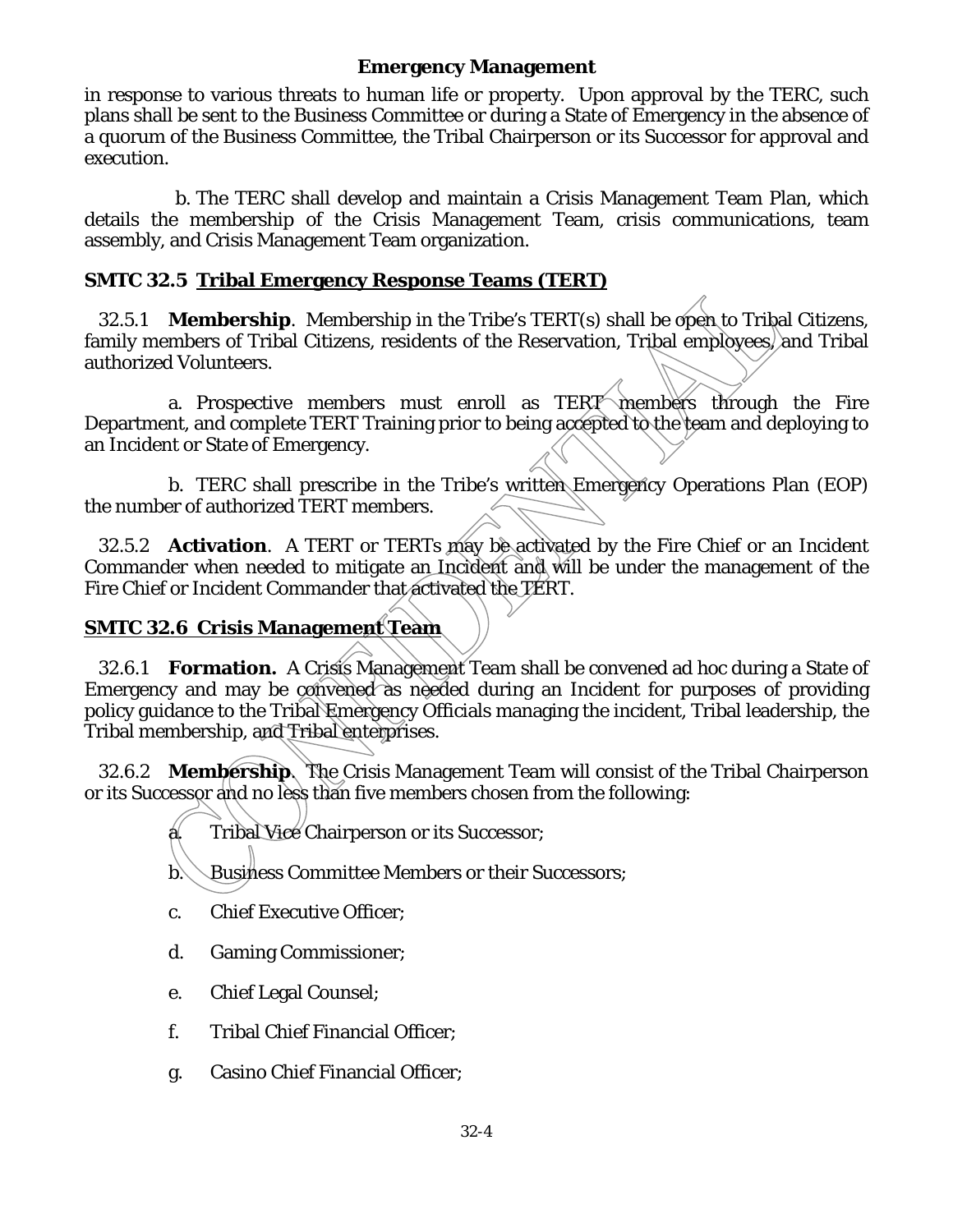- h. Chief Information Technology Officer;
- i. Fire Chief;
- j. Public Safety Director;
- k. Chief Human Resources Officer;
- l. Executive Director of Public Affairs;
- m. Safety and Loss Control Manager;
- n. Casino Facilities Director;
- o. Real Estate Division Manager;
- p. Planning and Development Senior Manager;
- q. Casino General Manager or Executive Director; and
- r. Public Works Manager.

 32.6.3 **Authorizations and Responsibilities**. Activities of the Crisis Management Team shall include, but are not limited to, the following:

a. Confirming or replacing the appointment of the Tribe's Incident Commander;

b. Establishing a media policy for communicating information related to the State of Emergency;

- c. Determining the priority of Emergency Relief Activities;
- d. Approving Cost Apportionment Agreements;
- e. Authorizing the enlistment of Volunteers and policies related to their use; and

f. Providing technical or legal advice.

# **SMTC 32.7 Responding to an Incident**

# 32.7.1 **Establishment of Incident Command.**

 a. The position of Incident Commander will be initially assumed by the first arriving emergency official to the scene of the Incident and will subsequently transfer to a qualified Tribal Emergency Official from the appropriate department with primary mitigation responsibility over the Incident or State of Emergency as described in this section.

1. The Fire Department shall have primary mitigation responsibility for Incidents involving fires, hazardous materials spills and releases, rescues, and medical emergencies.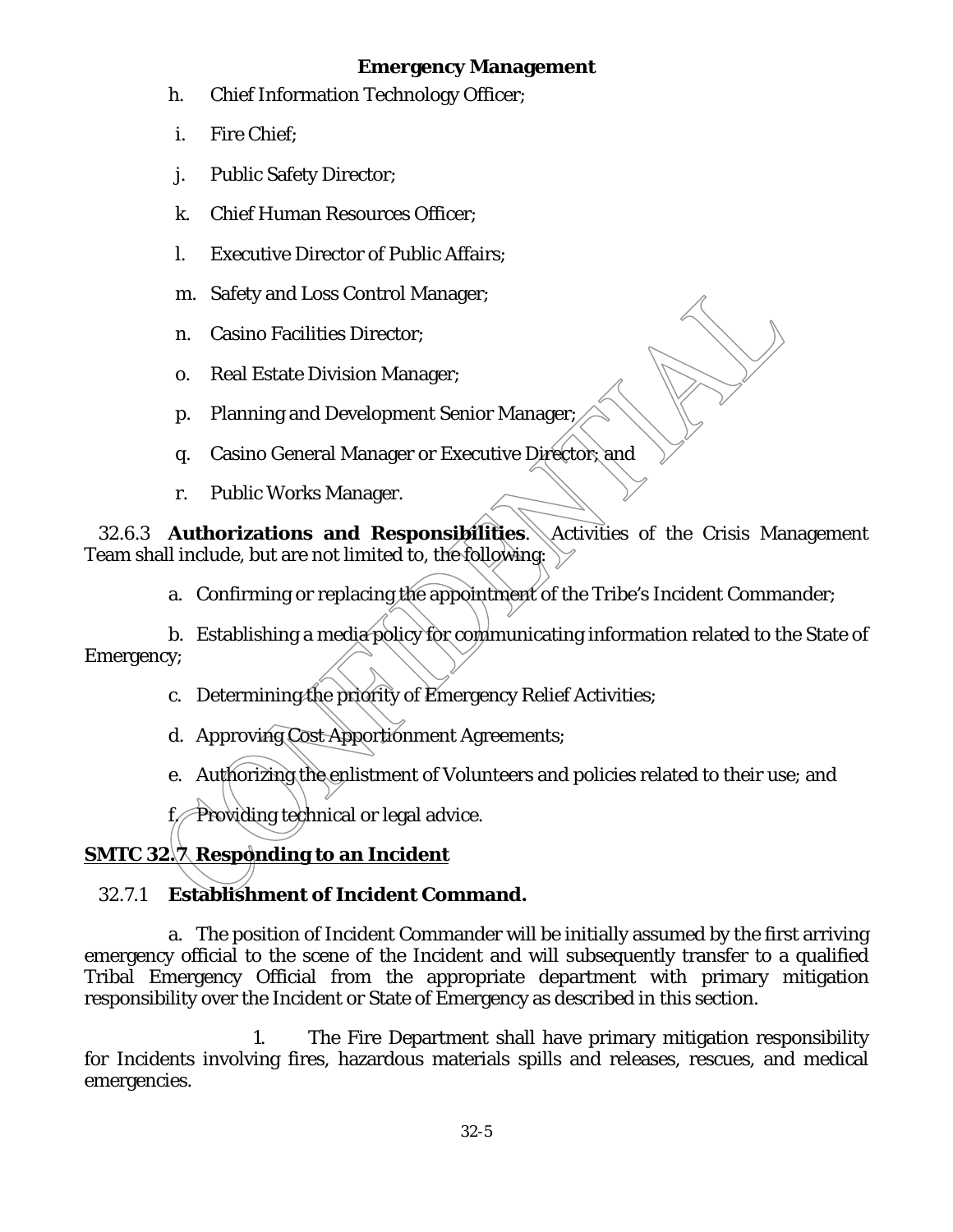2. Unless relieved by local law enforcement in accordance with Public Law 280, the Department of Public Safety shall have primary mitigation responsibility for Incidents involving explosives, acts of violence, criminal or suspected criminal activity, and civil unrest.

3. The Environmental Department shall have primary mitigation responsibility for Incidents involving environmental clean-up and restoration efforts.

4. The Public Works Department shall have primary mitigation responsibility for Incidents involving floods and damage to or debris obstructing roadways and infrastructure.

 b. The transfer of the responsibility for the position of Incident Commander will be at the request of the Tribal Emergency Official wishing to assume command and the approval of the acting Incident Commander.

c. When the primary mitigation responsibility for an Incident or State of Emergency is unclear, transfer of Incident Commander responsibility is disputed, or primary mitigation responsibility rests with several Tribal departments, the selection of the Incident Commander, or subsequent transfer of Incident Commander responsibility shall be determined by the highest ranking officer of the San Manuel Fire Department responding to the Incident.

 d. The transfer of responsibility for Incident Commander shall be communicated to emergency resources assigned to the Incident or State of Emergency.

## 32.7.2 **Authorities.**

a. During an Incident, the Incident Commander shall have the authority to:

1. Activate any individual component(s) of the Emergency Operations Plan (EOP) or the EOP in its entirety;

2. Activate a TERT or TERTs;

3.  $\Box$  Direct and compel the evacuation, for a designated area and time period, of all or part of the population from a stricken or threatened area within the Reservation if necessary for the preservation of life or other mitigation, response, or recovery activities;

4. Prescribe routes, modes, and destinations of transportation, and control ingress and egress of a Reservation area, the movement of persons within the area, and the occupancy of premises therein if necessary for the preservation of life or other mitigation, response, or recovery activities;

5. Order persons to shelter in place until such time as an Incident is abated, or they can be safely evacuated;

6. Command and issue direction to any Tribal employee or member of the public or press as may be necessary for the purposes of mitigating an Incident;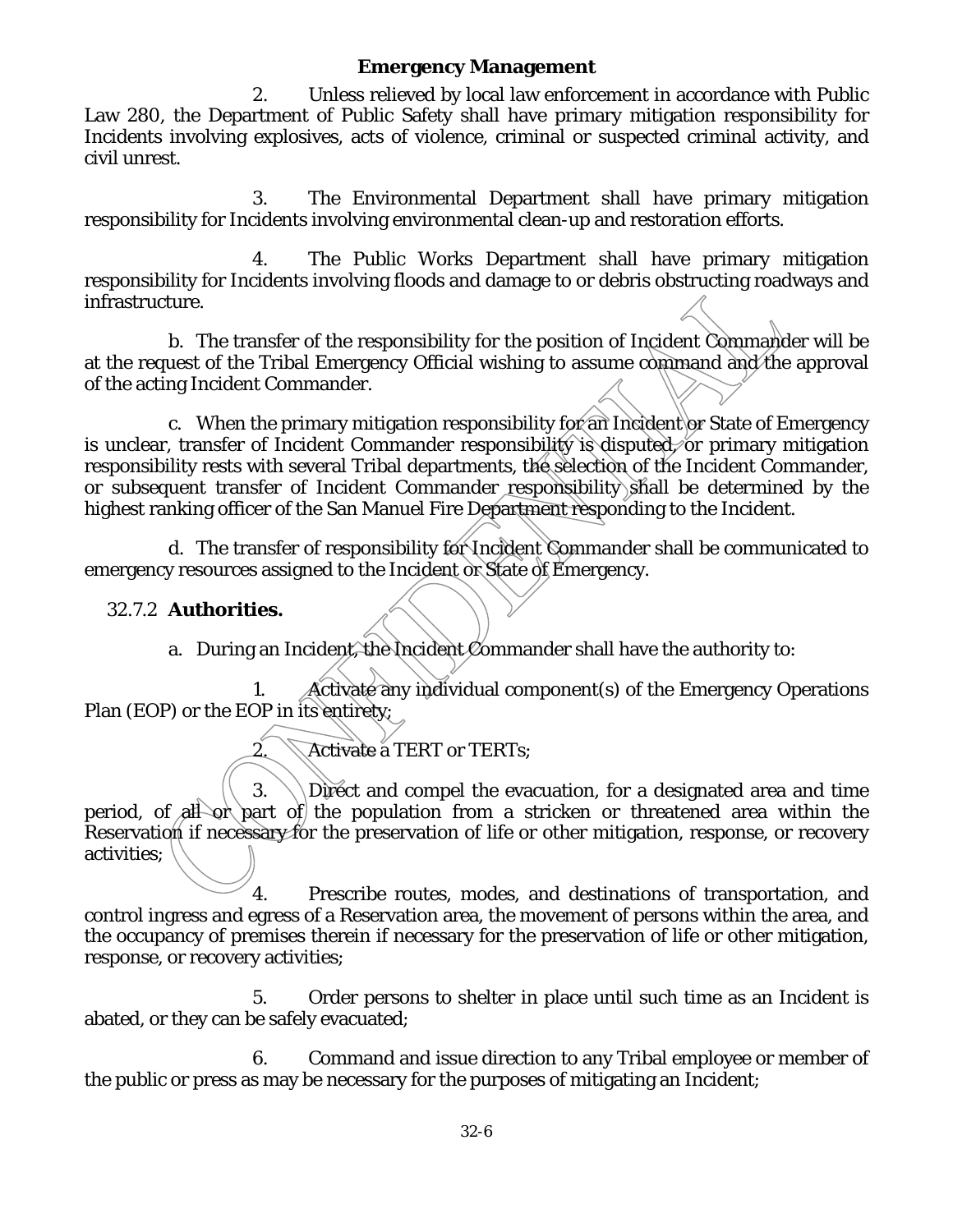7. Designate buildings, occupancies, and areas as areas of exclusion based on the determination of an unsafe condition of occupancy until such time as the hazard is abated, or a comprehensive structural or hazard review can be conducted;

8. Set priorities and define the organization of the Incident response teams and the overall Incident action plan; and

9. Assign individuals, who may be from the same agency or from assisting agencies, to subordinate or specific positions for the duration of the Incident.

b. During an Incident, a Tribal Emergency Official acting in the role of Incident Commander shall have all of the authorities of an Incident Commander above and shall have the authority to:

1. Direct Tribal building or safety inspectors to enter onto private property on the Reservation for purposes of assessing the conditions and ensuring the safety of occupants and responders of the area or property;

2. Enter into Unified Command agreement(s) specific to the Incident;

3. Execute Cost Apportionment Agreements on behalf of the Tribe, subject to the prior approval of the Business Committee, or in the absence of a quorum of the Business Committee, by the Tribal Chairperson or its Successor;

4. Sign Delegation of Authority and Letter of Instruction documents on behalf of the Tribe, subject to the prior approval of the Business Committee, or in the absence of a quorum of the Business Committee, by the Tribal Chairperson or its Successor;

5. Approve the release and distribution of information and press releases; provided, however, such information shall be pursuant to any media plan and approved for release by the Business Committee, or in the absence of a quorum of the Business Committee, the Tribal Chairperson or its Successor;

 $6.$  Develop a plan for access of the press, the public, employees, other responders, and Tribal Citizens to information regarding an Incident on or affecting the Reservation;

7. Command the movement of any vehicle for exigent needs or access to mitigate an Incident;

8. Authorize the use of equipment or vehicles owned and operated by the Tribal government or an entity wholly owned and operated by the Tribe; and

9. Authorize the use of water in swimming pools or water tanks, tools, construction equipment and commercial passenger vehicles stored on private property on the Reservation necessary to mitigate the Incident; provided, however, nothing herein shall be construed to authorize a Tribal Emergency Official to enter into private residential structures to search for items or use any privately owned non-commercial vehicles.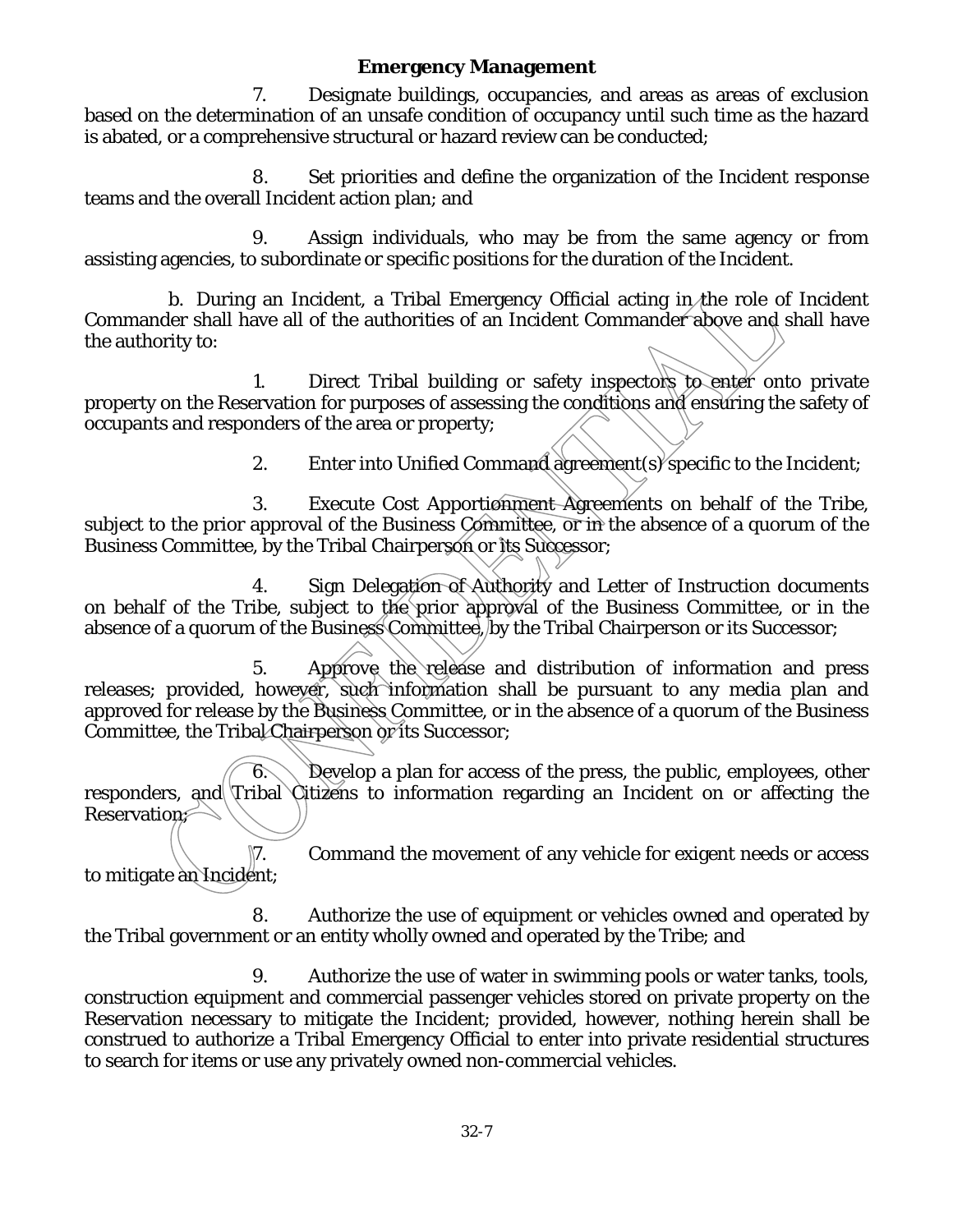## 32.7.3 **Finance and Administration**.

a. A Tribal Emergency Official with the rank of Fire Department Battalion Chief or Department of Public Safety Lieutenant and above shall be authorized to expend, obligate, or encumber future expenditure(s) up to \$50,000.00 per Incident at the discretion of the Incident Commander to mitigate an Incident on or affecting the Reservation regardless of whether the spending is accounted for in the annual budget.

b. Spending authority shall not include staffing and manpower costs of Tribal employees. Staffing is ordered on an "as needed" basis by the Incident Commander and is not subject to the fiduciary controls described herein.

c. The Incident Commander shall document each such expenditure and send notification to the Tribal Chief Financial Officer.

#### **SMTC 32.8 State of Emergency**

32.8.1 **Declaration of a State of Emergency**. When the Business Committee, or in the absence of a quorum of the Business Committee, the Tribal Chairperson or its Successor determines a State of Emergency Exists, they shall declare a State of Emergency.

#### 32.8.2 **Authorities**.

a. Upon a proclamation of a State of Emergeney, the Incident Commander may:

1. Command Tribal resources, services and equipment and as many Reservation residents as considered necessary in light of the State of Emergency; provided, that persons so commanded shall be entitled during the period of such service to all privileges, benefits and immunities as are provided by Tribal and applicable federal law for emergency personnel, as set forth in this Ordinance;

2. Authorize the deployment and use of personnel to which the EOP apply, and the use or distribution of Tribal supplies, equipment, materials, or facilities assembled or stockpiled as set forth in this Ordinance;

3. Transfer the direction, personnel, or functions of Tribal departments, agencies, or units thereof for the purpose of performing or facilitating emergency management;

4. Authorize the use of equipment or vehicles owned and operated by the Tribal government or an entity wholly owned and operated by the Tribe;

5. Authorize the use of water in swimming pools or water tanks, tools, construction equipment and commercial passenger vehicles stored on private property on the Reservation necessary to mitigate the Incident or State of Emergency; provided, however, nothing herein shall be construed to authorize a Tribal Emergency Official to enter into private residential structures to search for items or use any privately owned non-commercial vehicles;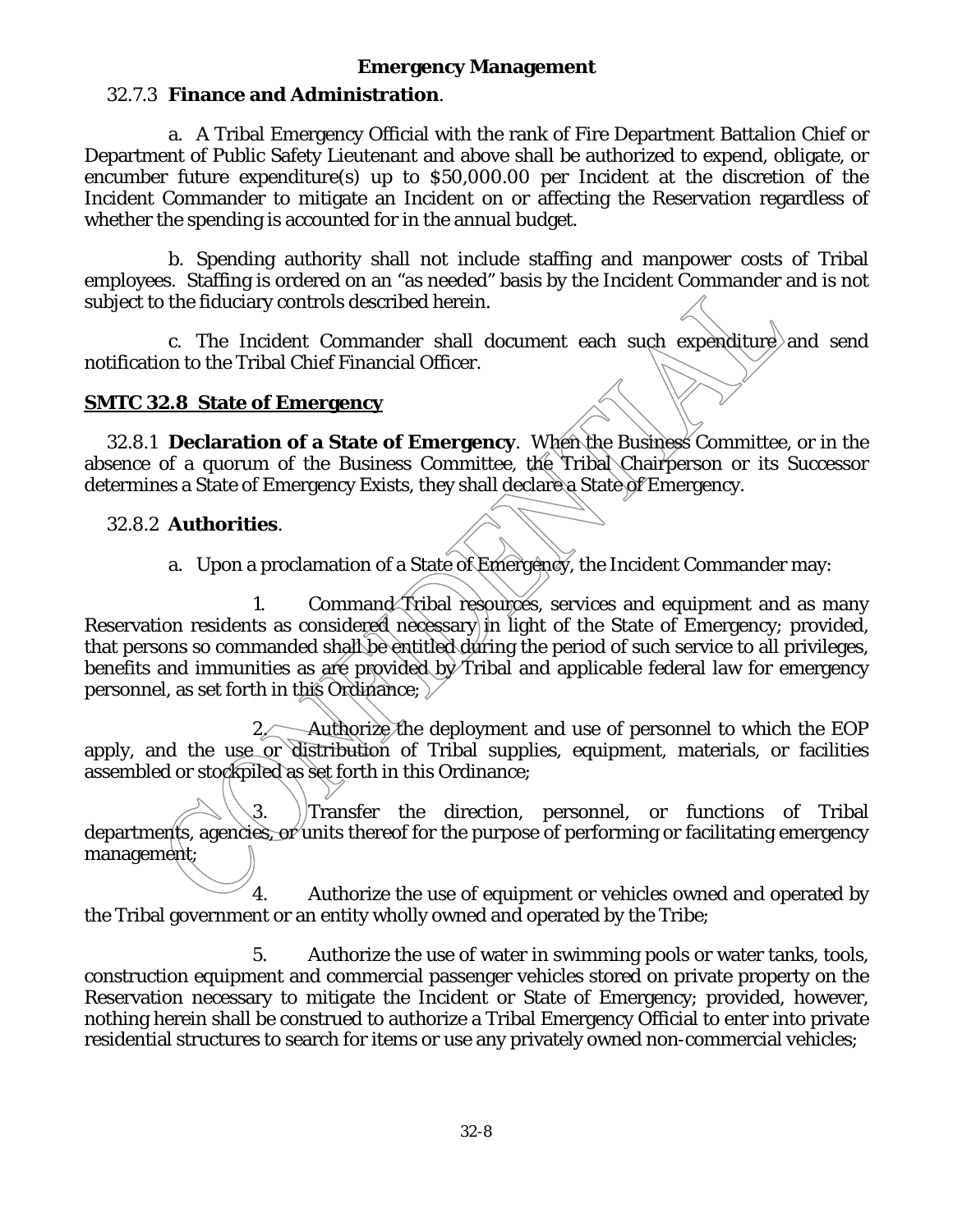6. Direct and compel the evacuation, for a designated area and time period, of all or part of the population from a stricken or threatened area within the Reservation if necessary for the preservation of life or other mitigation, response, or recovery activities;

7. Provide temporary emergency housing for individuals evacuated from the Reservation; and

8. Direct all other actions which are necessary and appropriate under the circumstances.

b. Upon a proclamation of a State of Emergency, the Business Committee, or in the absence of a quorum of the Business Committee, the Tribal Chairperson may:

1. Exempt contracts from the Tribe's contract approval and execution policies and procedures;

2. Suspend a regulatory or procedural ordinance, order, or rule prescribing the procedures for the conduct of Tribal business, when strict compliance with the ordinance, statute, order, or rule would prevent, hinder, or delay necessary action in coping with the State of Emergency;

3. Suspend or limit the sale, dispensing, or transportation of alcoholic beverages, explosives, and combustibles;

4. Impose a curfew that prohibits, in certain specified areas and during certain specified time periods, the appearance in public of any person, provided, however, the Business Committee, or in the absence of a quorum of the Business Committee, the Tribal Chairperson or its Successor may exempt necessary personnel or activities from some or all of the curfew restrictions. Such curfew order shall apply during the specified period each day until modified or withdrawn;

5. Suspend normal working conditions in any collective bargaining agreements or memorandums of understanding during the period of the State of Emergency;

6.  $\bigcup$  Call emergency meetings of the Business Committee on a minimum of one hour notice or of the General Council on a minimum of two hours' notice. Such notice of an emergency Business Committee or General Council meeting shall be via individual Tribal Citizen contact, either in person or via electronic or telephonic means. When so noticed, the quorum requirement shall be suspended and actions shall be approved by a vote of the majority of those participating in the meeting. Items considered in such meetings shall be limited to items directly related to the mitigation of the State of Emergency; and

7. Issue, amend, and rescind temporary emergency rules and regulations on matters reasonably related to the protection of life and property as affected by such State of Emergency.

c. Within ten (10) days of declaring the State of Emergency the Business Committee, or in the absence of a quorum of the Business Committee, the Tribal Chairperson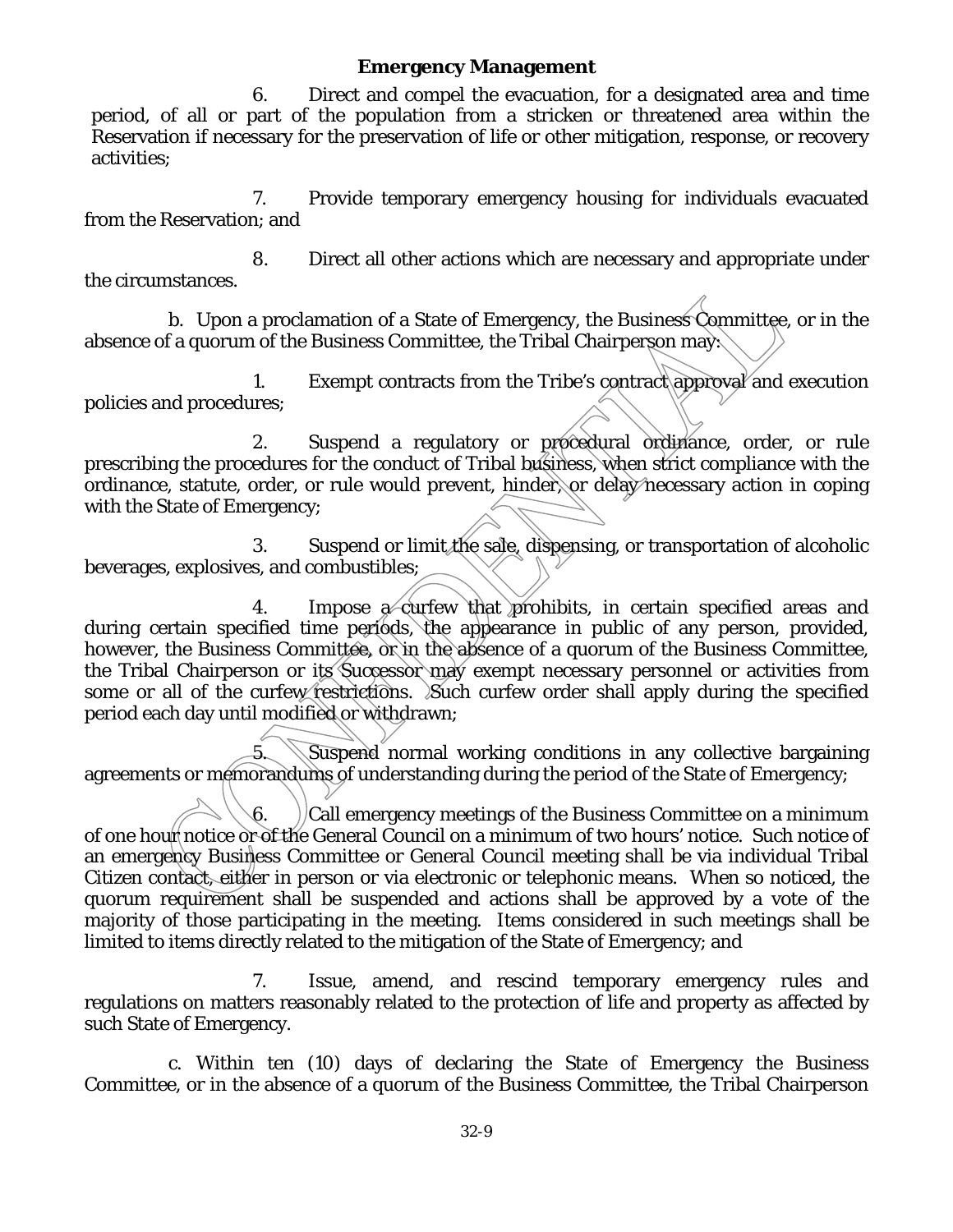or its Successor shall issue a written proclamation setting forth any emergency authorizations or restrictions.

#### 32.8.3 **Finance and Administration**.

a. Once a State of Emergency has been declared, the Incident Commander is authorized to expend, obligate, or encumber to a future expenditure up to \$250,000.00 per occurrence to meet the immediate financial needs to mitigate the Incident(s) giving rise to the State of Emergency until the Incident is declared Controlled with the concurrence and approval of any one of the following, provided, however, that the concurring official and the Incident Commander may not be the same person:

- 1. A member of the Business Committee or its Successor;
- 2. Fire Chief;
- 3. Public Safety Director;
- 4. Chief Executive Officer;
- 5. Tribal Chief Financial Officer; or
- 6. Casino Chief Financial Officer.

b. The Incident Commander is authorized to approve expenditures and services not to exceed \$250,000.00 without obtaining any bids routinely required under non-emergency procedures for executing an expense or purchase.

c. Spending Authority shall not include staffing and manpower costs of Tribal employees. Staffing is ordered on an "as needed" basis by the Incident Commander and is not subject to the fiduciary controls described herein.

d. The Incident Commander shall document each such expenditure and send notification to the Tribal Chief Financial Officer.

32.8.4 **Ratification of Proclamation by General Council.** If the State of Emergency continues to exist and there is a general meeting of the Tribe's General Council, the General Council may decide to either confirm or vacate any proclamation declaring a State of Emergency.

32.8.5 **Termination of Proclamation**. When the Business Committee, or in the absence of a quorum of the Business Committee, the Tribal Chairperson or its Successor is satisfied that a State of Emergency no longer exists, a written proclamation terminating the State of Emergency shall be issued terminating the authority of the Incident Commander, the Crisis Management Team and the emergency authorities or restrictions provided for in the proclamation of a State of Emergency.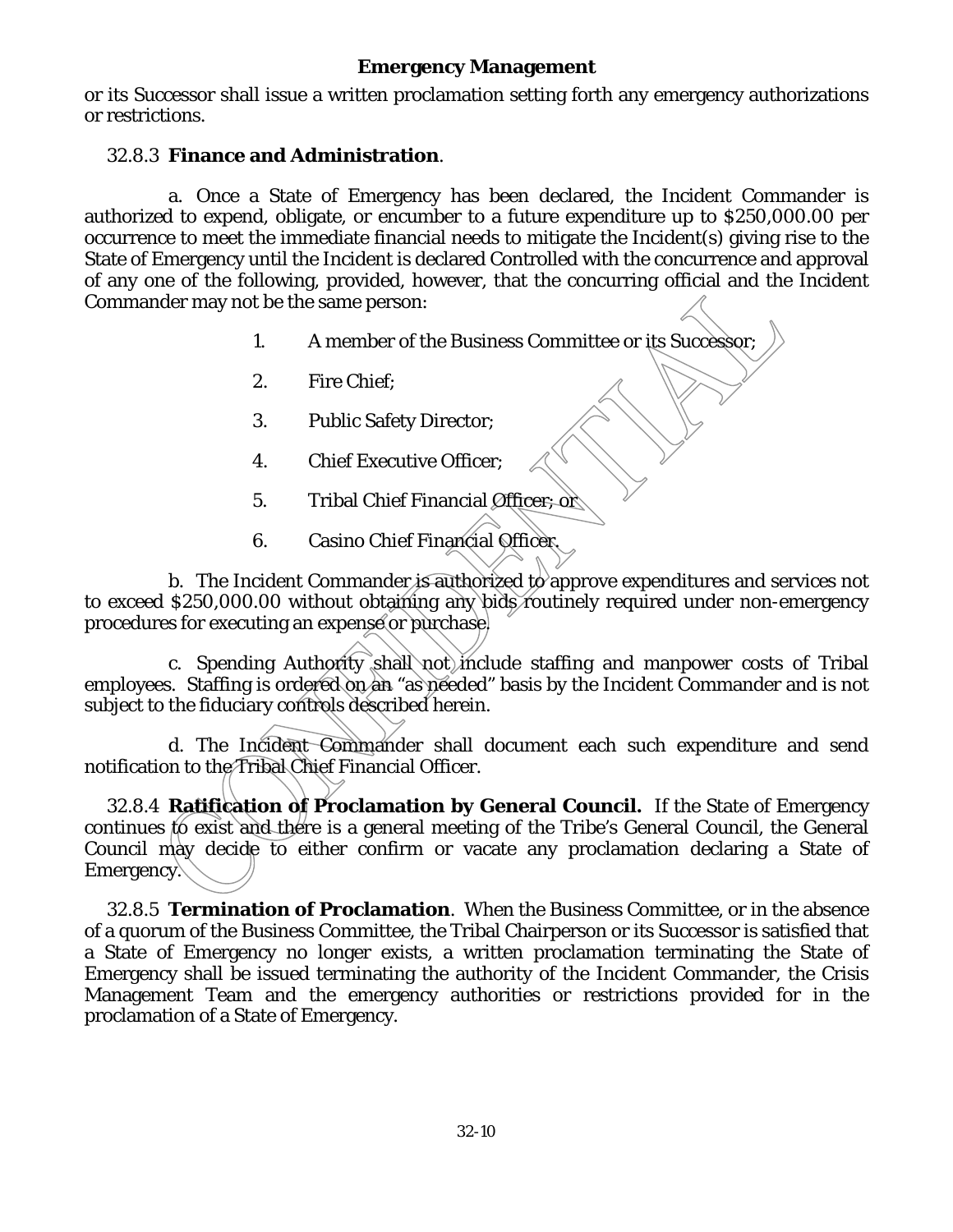## **SMTC 32.9 Succession during a State of Emergency**

32.9.1 **Determination of Inaccessibility**. To determine "inaccessibility" under any provision of this Ordinance, the following procedures shall be used:

a. The Incident Commander shall initiate a request for declaration of a State of Emergency to all members of the Business Committee via electronic or telephonic media using the contact information for such individuals listed in the EOP and on file with the Office of the Secretary.

b. Business Committee members receiving this request must promptly respond to the Incident Commander and include information on how they may be contacted going forward.

c. Business Committee members not responding to the request within sixty minutes are deemed to be inaccessible.

d. Notwithstanding the foregoing, once  $\alpha$  person reports to the Incident Commander, they shall no longer be deemed to be inaccessible and will assume their position in the line of succession, unseating any individuals that may have held positions as interim Successors.

32.9.2 **Inaccessibility or Incapacity of the Tribal Chairperson**. In the inaccessibility or incapacity of the Tribal Chairperson as it relates to authorities solely under this Ordinance, the following succession applies to the exercise of executive authority of the Tribe:

a. Tribal Vice Chairperson;

b. Secretary of the Business Committee;

c. Treasurer of the Business Committee;

d. Members-at-large of the Business Committee (in order of seniority on the Business Committee);

Past Tribal Chairpersons (in reverse chronological order of service dates);

f. Past Tribal Vice Chairpersons (in reverse chronological order of service dates);

g. Past Business Committee Members (in reverse chronological order of service dates);

h. Chief Executive Officer;

i. Present Chairperson of the TERC.

32.9.3 **Inability to Hold General Council Meeting**. In the absence of clear direction from the General Council solely as it relates to this Ordinance during a State of Emergency, the Business Committee can exercise the full authority of the General Council for all operational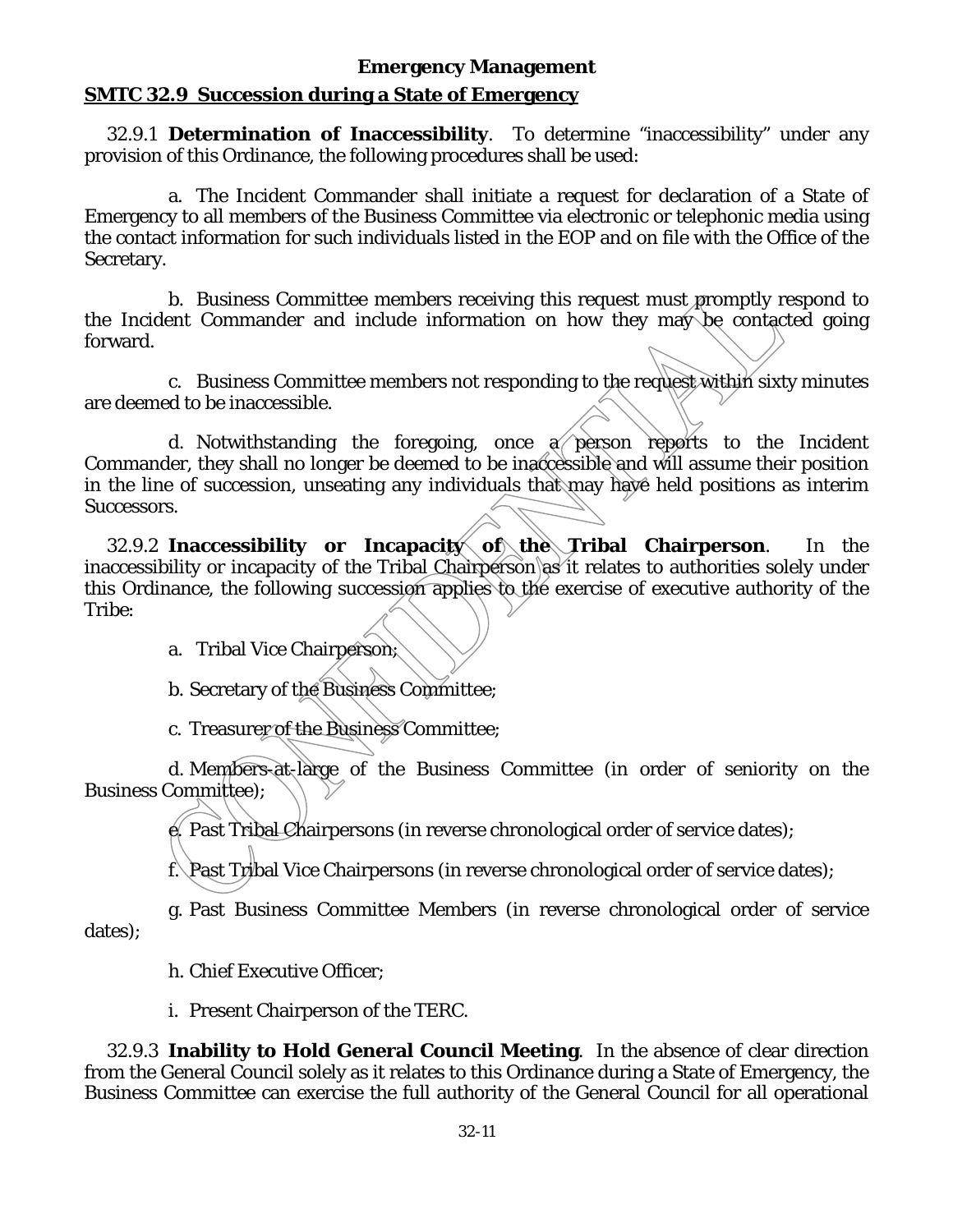and financial matters directly related to the Incident or State of Emergency provided that the calling of a meeting of the General Council is determined by the Tribal Chairperson or its Successor to be impractical due to the Incident or State of Emergency. Upon a meeting of the General Council, the General Council shall determine whether any actions or directions of the Business Committee should continue in full force and effect, be modified, or be discontinued on a going forward basis.

## 32.9.4 **Appointment of Emergency Interim Successors**.

a. In the event of a State of Emergency, the Business Committee, or in the absence of a quorum of the Business Committee, the Tribal Chairperson or its Successor may appoint emergency interim successors to exercise the powers and discharge the duties of any Tribal official or employee of the Tribe; provided, however, that such appointments shall only be invoked if the incumbent Tribal Official or employee is incapacitated or inaccessible and any appointment requiring certain professional licenses (excluding gaming licenses) shall be limited to those potential successors already possessing such licenses.

b. When called upon to exercise the powers and discharge the duties of an office, an emergency interim successor shall be accorded the same privileges, immunities and other perquisites accorded to the regular incumbent, but the emergency interim successor shall receive no additional compensation except his or her necessary and actual expenses in exercising the powers and discharging the duties of the office. Nothing in this section shall affect in any way the privileges, immunities, compensation, allowances and other perquisites of the regular incumbent.

c. The Business Committee, or in the absence of a quorum of the Business Committee, the Tribal Chairperson on its Successor may terminate at any time the authority of the emergency interim successors to exercise the powers and discharge the duties of any Tribal official or employee of the Tribe as herein provided.

d. The following department heads shall submit a succession plan for their department annually by January 1st of each year to the Business Committee to be placed in the EOP and automatically invoked in the event of inaccessibility of the listed official:

| Chief Executive Officer; |
|--------------------------|
| <b>Fire Department;</b>  |

- 3. Department of Public Safety;
- 4. Environmental Department;
- 5. Water Department;
- 6. Public Works Department;
- 7. Tribal Finance Department;
- 8. Department of Health & Safety;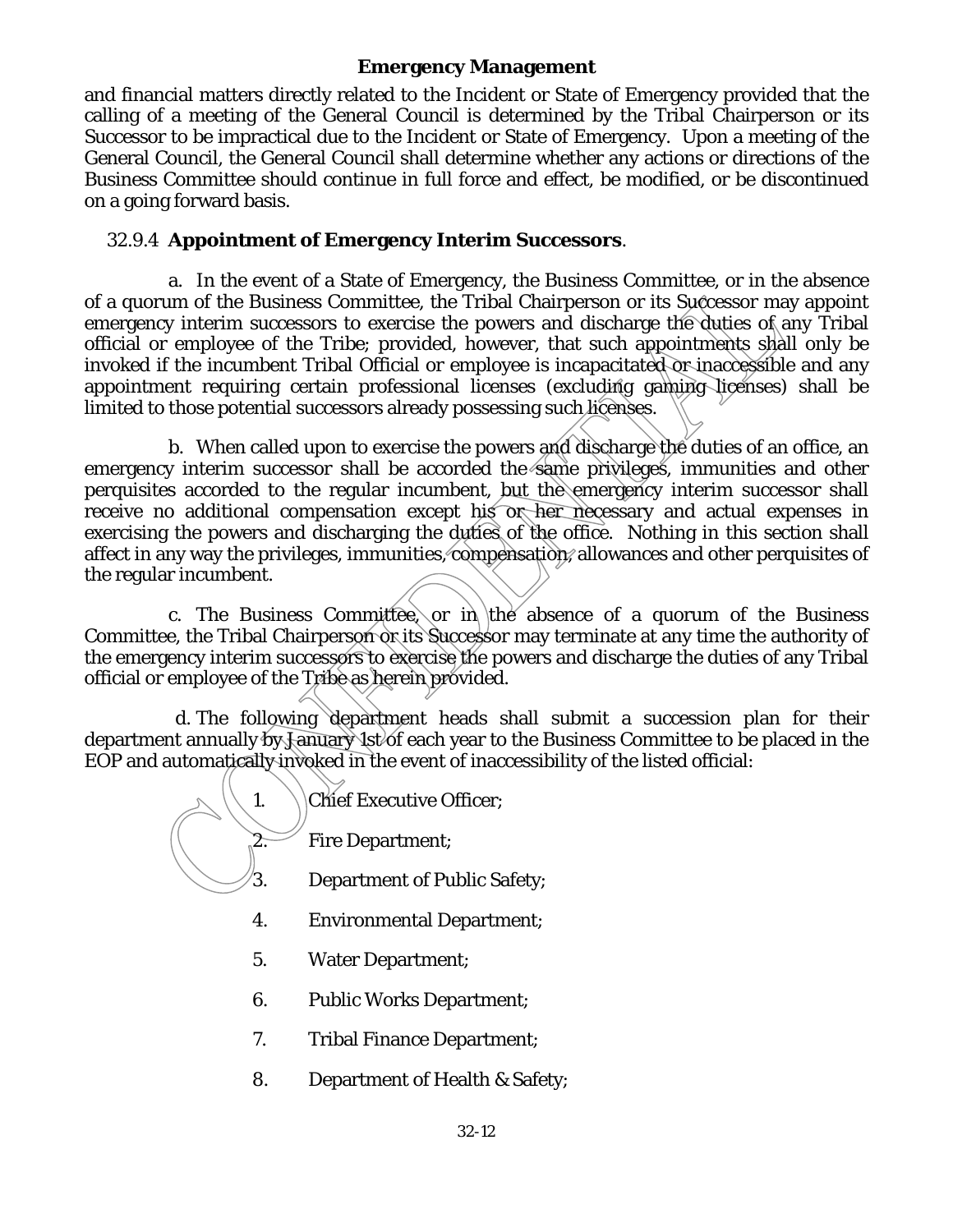- 9. Human Resources Department;
- 10. Gaming Commission;
- 11. Casino General Management; and
- 12. Casino Facilities Department.

#### **SMTC 32.10 Mutual and Automatic Aid and Cost Apportionment**

32.10.1 **Cost Sharing or Apportionment Agreements.** When jurisdictional or fiduciary responsibility for the mitigation of an Incident rests with multiple agencies, a Tribal Emergency Official acting as the Incident Commander is authorized to negotiate and enter into cost sharing or Cost Apportionment Agreements subject to the dollar limits and approval mechanisms described in section 32.7.3 and 32.8.3 above.

#### **SMTC 32.11 Liability**

32.11.1 **Compliance with Ordinance**. This Ordinance is an exercise by the Tribe of its governmental functions for the protection of the public peace, health and safety of the Reservation and its occupants, and neither the Tribe nor agents and representatives of same, or any individual, receiver, firm, partnership, corporation, association or trustee, or any of the agents thereof in good faith carrying out, complying with or attempting to comply with any order, rule or regulation promulgated pursuant to the provisions of this Ordinance, shall be liable for any damage sustained to persons or property as the result of said activity.

32.11.2 **Real Estate**. Any person owning or controlling real estate or other premises who voluntarily and without compensation grants the Tribe the right to inspect, designate and use the whole or any part or parts of such real estate or premises for the purpose of sheltering persons during an Incident shall not be civilly liable for the death of or injury to any person on or about such real estate or premises under such license, privilege or other permission or for loss of or damage to the property of such person, except for those resulting from the owner's gross negligence or willful misconduct.

32.11.3 **Good Samaritan Protection**. Any person who, in good faith, renders emergency care or assistance to an injured or ill person during an Incident without the expectation of receiving or intending to receive compensation for such service shall not be liable in civil damages for any act or omission, not constituting gross negligence or willful misconduct, in the course of such care or assistance.

32.11.4 **Emergency Personnel and Volunteers**. Emergency Relief Workers or Volunteers directed by a Tribal entity and engaged in Emergency Relief Activities are entitled to the same rights and immunities as provided by law for the employees of the Tribe.

#### **SMTC 32.12 Violations**

32.12.1 **Obstruction**. It shall be a civil violation for any person to willfully obstruct, hinder or delay any Tribal Emergency Official in the enforcement of the provisions of this Ordinance or an EOP issued thereunder.